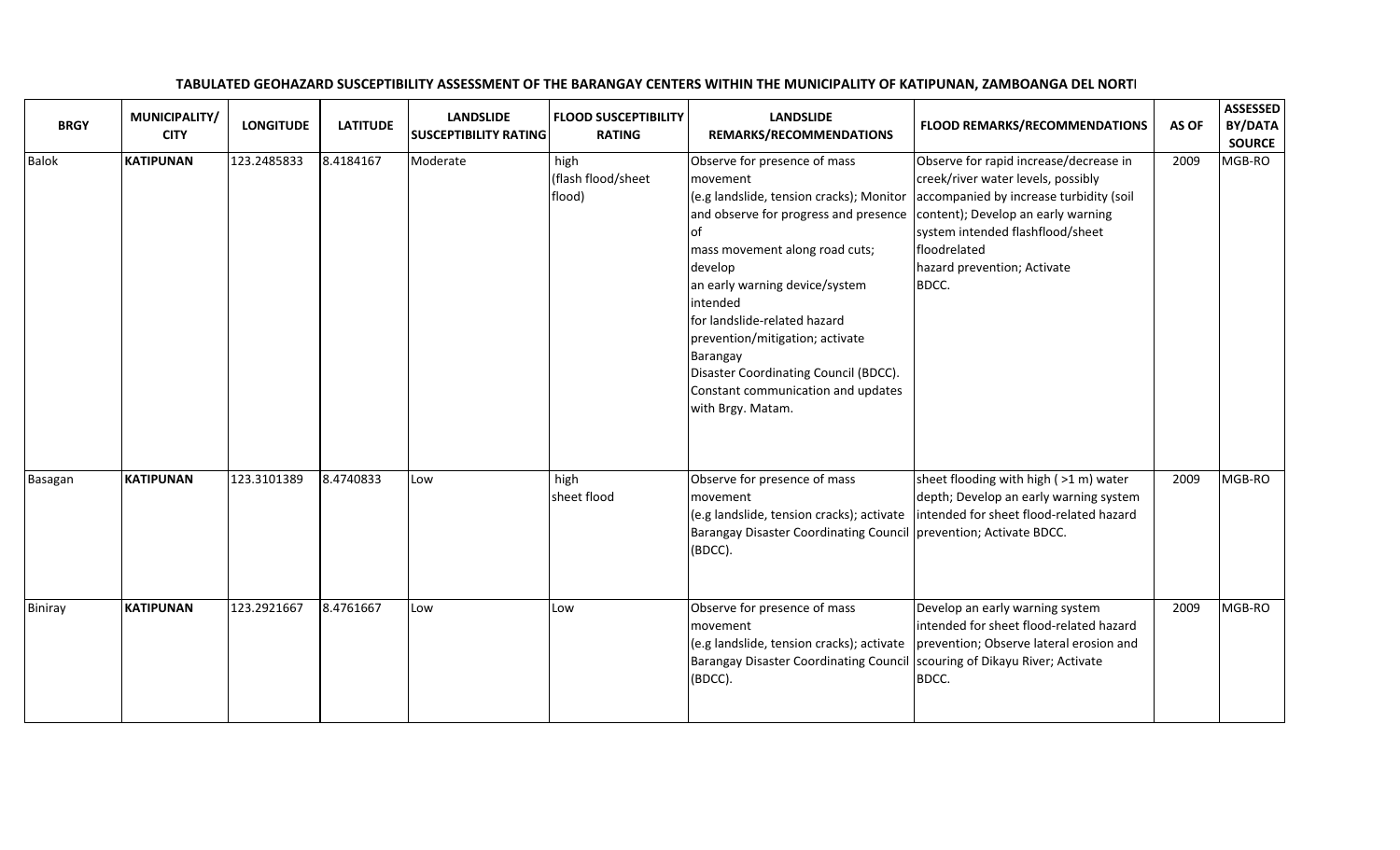| Bulawan      | <b>KATIPUNAN</b> | 123.2739167 | 8.3922222     | Moderate | None                | Monitor and observe for progress and          | None                                    | 2009 | MGB-RO |
|--------------|------------------|-------------|---------------|----------|---------------------|-----------------------------------------------|-----------------------------------------|------|--------|
|              |                  |             |               |          |                     | presence of mass movement along               |                                         |      |        |
|              |                  |             |               |          |                     | road                                          |                                         |      |        |
|              |                  |             |               |          |                     | cuts; Observe for presence of mass            |                                         |      |        |
|              |                  |             |               |          |                     | movements (e.g landslide, tension             |                                         |      |        |
|              |                  |             |               |          |                     | cracks); develop an early warning             |                                         |      |        |
|              |                  |             |               |          |                     | device/system intended for                    |                                         |      |        |
|              |                  |             |               |          |                     | landsliderelated                              |                                         |      |        |
|              |                  |             |               |          |                     | hazard prevention/mitigation;                 |                                         |      |        |
|              |                  |             |               |          |                     | Identify evacuation site; Constant            |                                         |      |        |
|              |                  |             |               |          |                     | communication and updates with Brgy.          |                                         |      |        |
|              |                  |             |               |          |                     | Sitog; activate Barangay Disaster             |                                         |      |        |
|              |                  |             |               |          |                     | Coordinating Council (BDCC).                  |                                         |      |        |
|              |                  |             |               |          |                     |                                               |                                         |      |        |
|              |                  |             |               |          |                     |                                               |                                         |      |        |
| Daanglungsod | <b>KATIPUNAN</b> | 123.3019722 | 8.5094167 Low |          | Low-near the Dikayu | Observe for presence of mass                  | activate Barangay Disaster Coordinating | 2009 | MGB-RO |
|              |                  |             |               |          | River               | movement                                      | Council (BDCC).                         |      |        |
|              |                  |             |               |          |                     | (e.g landslide, tension cracks); activate     |                                         |      |        |
|              |                  |             |               |          |                     | <b>Barangay Disaster Coordinating Council</b> |                                         |      |        |
|              |                  |             |               |          |                     | (BDCC).                                       |                                         |      |        |
|              |                  |             |               |          |                     |                                               |                                         |      |        |
|              |                  |             |               |          |                     |                                               |                                         |      |        |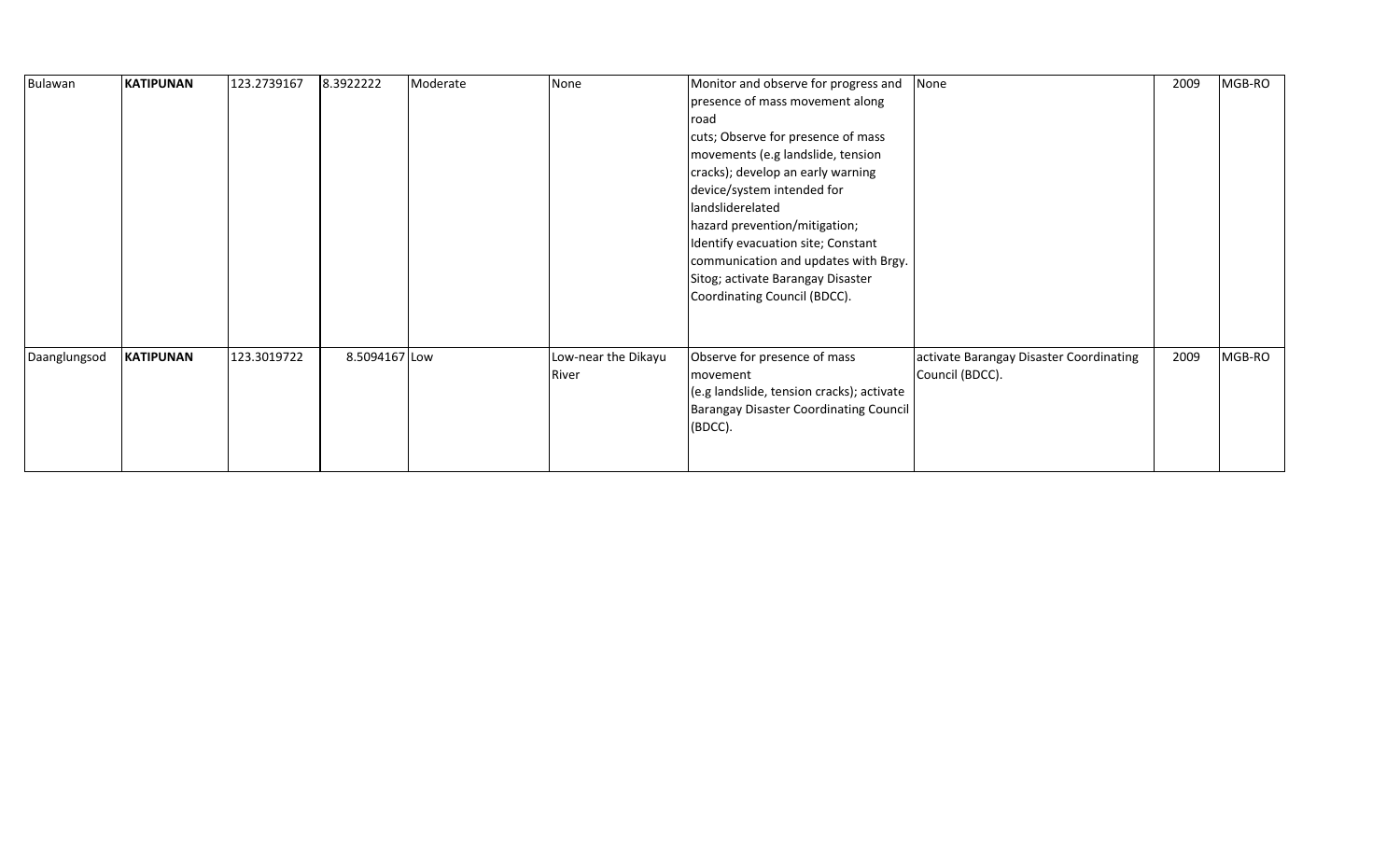| Dabiak                         | <b>KATIPUNAN</b> | 123.2871667 | 8.3574722 | Moderate | None                | Monitor and observe for progress and<br>presence of mass movement along<br>road<br>cuts; Observe for presence of mass<br>movement (e.g landslide, tension<br>cracks);<br>develop an early warning<br>device/system<br>intended for landslide-related hazard<br>prevention/mitigation; Identify<br>evacuation site; Constant<br>communication<br>and updates with Brgy. Sitog; activate<br><b>Barangay Disaster Coordinating Council</b><br>(BDCC). | None | 2009 | MGB-RO |
|--------------------------------|------------------|-------------|-----------|----------|---------------------|----------------------------------------------------------------------------------------------------------------------------------------------------------------------------------------------------------------------------------------------------------------------------------------------------------------------------------------------------------------------------------------------------------------------------------------------------|------|------|--------|
|                                |                  |             |           |          |                     |                                                                                                                                                                                                                                                                                                                                                                                                                                                    |      |      |        |
| Dr. Jose Rizal<br>(Lower Mias) | <b>KATIPUNAN</b> | 123.2942222 | 8.5085556 | Low      | None                | Observe for presence of mass<br>movement<br>(e.g landslide, tension cracks);                                                                                                                                                                                                                                                                                                                                                                       | None | 2009 | MGB-RO |
| Fimagas                        | KATIPUNAN        | 123.2363390 | 8.3581420 | High     | None (brgy. center) | Monitor and observe for progress and<br>presence of mass movement; Observe<br>for<br>presence of mass movement (e.g<br>landslide, tension cracks); develop an<br>early warning device/system intended<br>for<br>landslide-related hazard<br>prevention/mitigation; Identify<br>evacuation site; Constant<br>communication<br>and updates with Brgy. Bulawan;<br>activate Barangay Disaster<br>Coordinating<br>Council (BDCC).                      | None | 2009 | MGB-RO |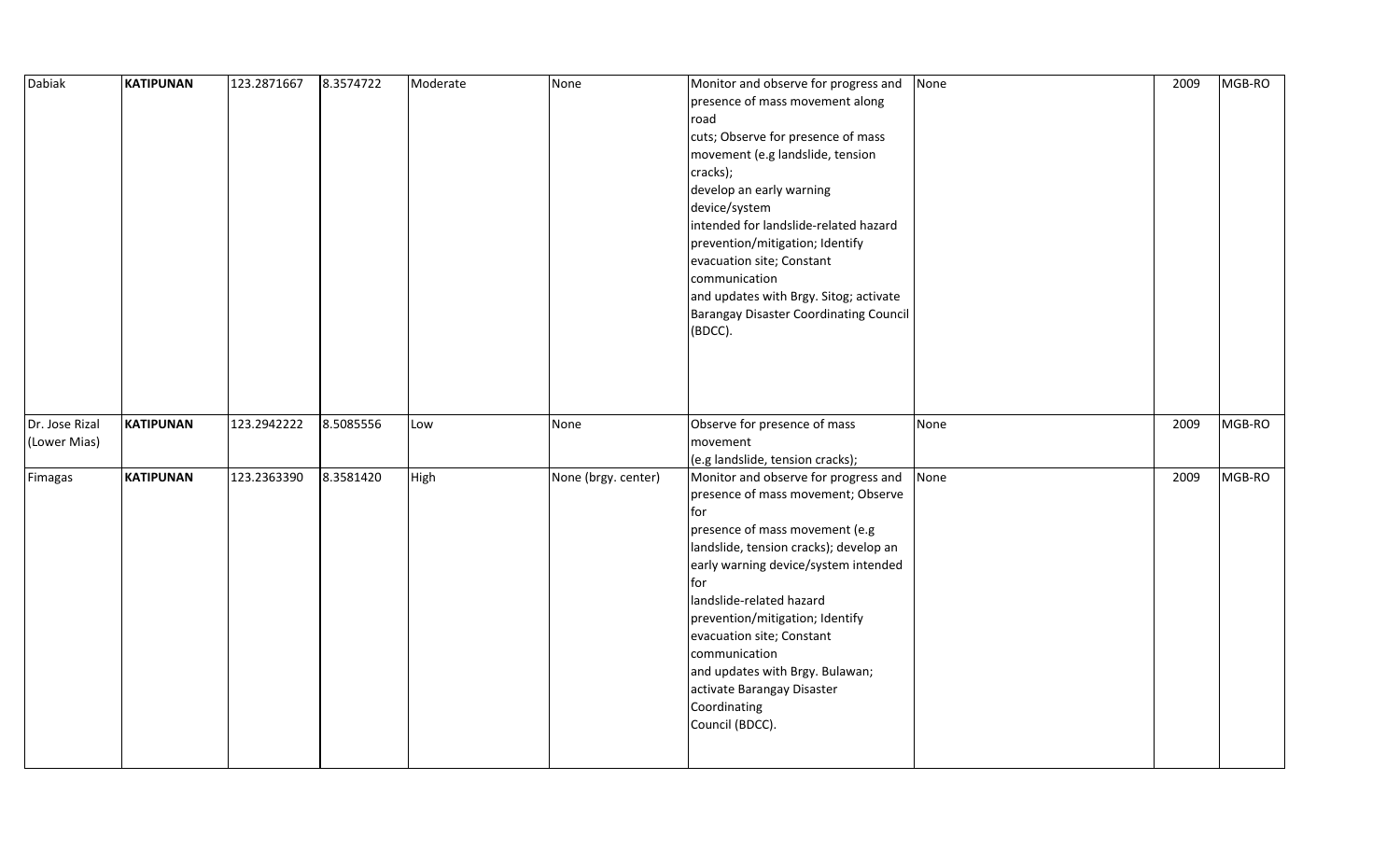| Malugas | <b>KATIPUNAN</b> | 123.3133333 | 8.4968333 | Low  | None | Observe for presence of mass            | None                                    | 2009 | MGB-RO |
|---------|------------------|-------------|-----------|------|------|-----------------------------------------|-----------------------------------------|------|--------|
|         |                  |             |           |      |      | movements                               |                                         |      |        |
|         |                  |             |           |      |      | (e.g landslide, tension cracks)         |                                         |      |        |
| Malasay | <b>KATIPUNAN</b> | 123.2410278 | 8.3738889 | High | High | Monitor and observe for progress and    | (flashflood)                            | 2009 | MGB-RO |
|         |                  |             |           |      |      | presence of mass movement and in        | Develop an early warning system         |      |        |
|         |                  |             |           |      |      | particular Purok Uno; Observe for       | intended for sheet flood-related hazard |      |        |
|         |                  |             |           |      |      | presence of mass movements (e.g         | prevention; activate Barangay Disaster  |      |        |
|         |                  |             |           |      |      | landslide, tension cracks); develop an  | Coordinating Council (BDCC).            |      |        |
|         |                  |             |           |      |      | early warning device/system intended    |                                         |      |        |
|         |                  |             |           |      |      | lfor                                    |                                         |      |        |
|         |                  |             |           |      |      | landslide-related hazard                |                                         |      |        |
|         |                  |             |           |      |      | prevention/mitigation; Identify         |                                         |      |        |
|         |                  |             |           |      |      | evacuation site; Constant               |                                         |      |        |
|         |                  |             |           |      |      | communication                           |                                         |      |        |
|         |                  |             |           |      |      | and updates with Brgy. Bulawan;         |                                         |      |        |
|         |                  |             |           |      |      | activate Barangay Disaster              |                                         |      |        |
|         |                  |             |           |      |      | Coordinating                            |                                         |      |        |
|         |                  |             |           |      |      | Council (BDCC). Prohibit the use of the |                                         |      |        |
|         |                  |             |           |      |      | barangay hall since it is directly and  |                                         |      |        |
|         |                  |             |           |      |      | constantly under the threat of          |                                         |      |        |
|         |                  |             |           |      |      | landslide.                              |                                         |      |        |
|         |                  |             |           |      |      | The adjacent elementary school is also  |                                         |      |        |
|         |                  |             |           |      |      | under the threat of landslide.          |                                         |      |        |
|         |                  |             |           |      |      |                                         |                                         |      |        |
|         |                  |             |           |      |      |                                         |                                         |      |        |
|         |                  |             |           |      |      |                                         |                                         |      |        |
|         |                  |             |           |      |      |                                         |                                         |      |        |
|         |                  |             |           |      |      |                                         |                                         |      |        |
|         |                  |             |           |      |      |                                         |                                         |      |        |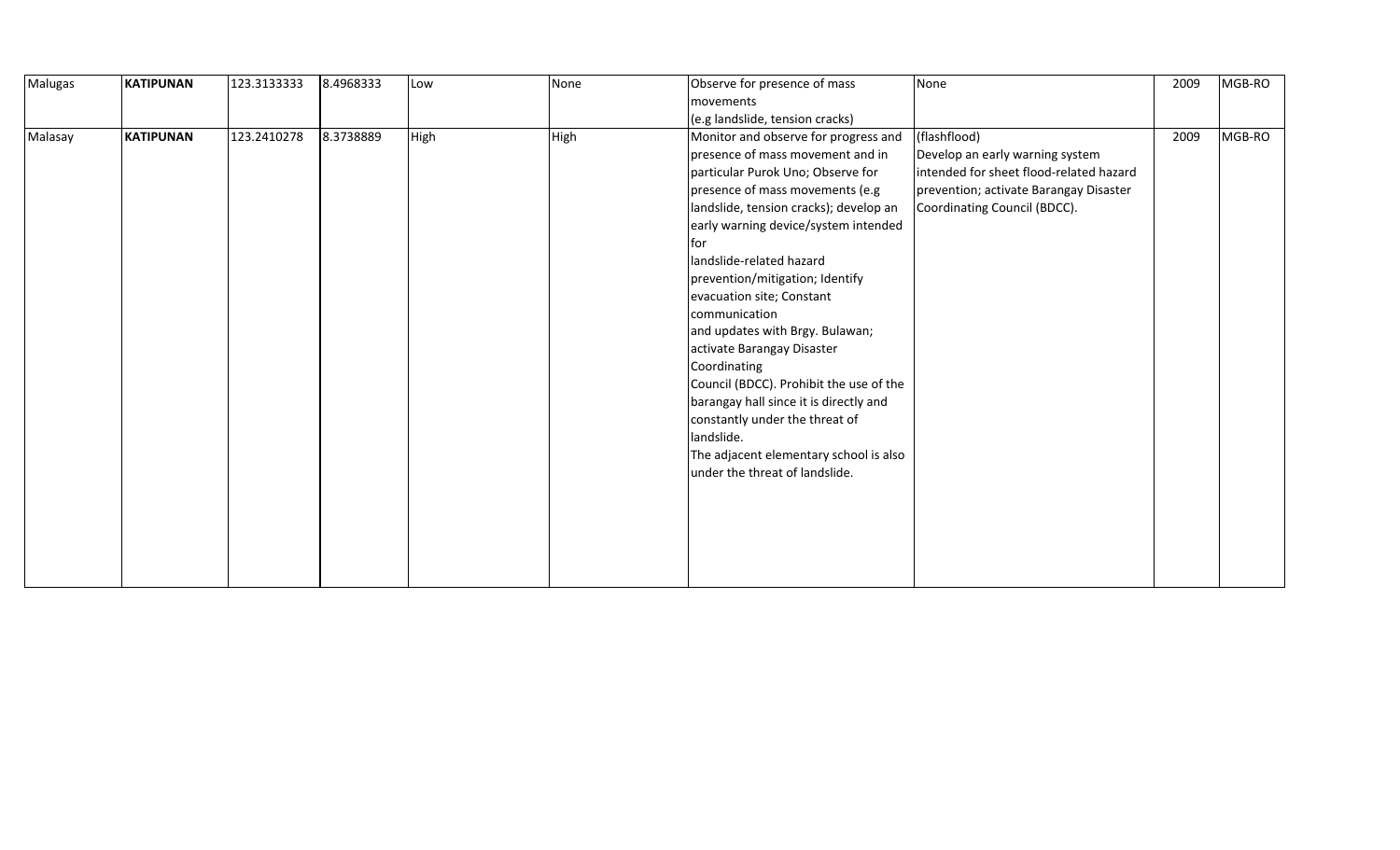| Matam | <b>KATIPUNAN</b> | 123.2660556 | 8.4438333 | Moderate | Low  | Monitor and observe for progress and     | (sheet flood)                                 | 2009 | MGB-RO |
|-------|------------------|-------------|-----------|----------|------|------------------------------------------|-----------------------------------------------|------|--------|
|       |                  |             |           |          |      | presence of mass movement like the       | Seasonal (annually - every rainy season)      |      |        |
|       |                  |             |           |          |      | road                                     | sheet flooding with low $(0 - 0.5 \text{ m})$ |      |        |
|       |                  |             |           |          |      | cuts, slopes, etc; Observe for presence  | water depths; activate Barangay Disaster      |      |        |
|       |                  |             |           |          |      | lof                                      | Coordinating Council (BDCC).                  |      |        |
|       |                  |             |           |          |      | mass movements (e.g landslide,           |                                               |      |        |
|       |                  |             |           |          |      | tension                                  |                                               |      |        |
|       |                  |             |           |          |      | cracks); develop an early warning        |                                               |      |        |
|       |                  |             |           |          |      | device/system intended for               |                                               |      |        |
|       |                  |             |           |          |      | landsliderelated                         |                                               |      |        |
|       |                  |             |           |          |      | hazard prevention/mitigation;            |                                               |      |        |
|       |                  |             |           |          |      | observe for saturated ground or seeps    |                                               |      |        |
|       |                  |             |           |          |      | l in                                     |                                               |      |        |
|       |                  |             |           |          |      | areas that are not typically wet;        |                                               |      |        |
|       |                  |             |           |          |      | observe                                  |                                               |      |        |
|       |                  |             |           |          |      | for sunken or displaced road surfaces;   |                                               |      |        |
|       |                  |             |           |          |      | Identify evacuation site; Constant       |                                               |      |        |
|       |                  |             |           |          |      | communication and updates with Brgy.     |                                               |      |        |
|       |                  |             |           |          |      | Nanginan; activate Barangay Disaster     |                                               |      |        |
|       |                  |             |           |          |      | Coordinating Council (BDCC).             |                                               |      |        |
|       |                  |             |           |          |      |                                          |                                               |      |        |
|       |                  |             |           |          |      |                                          |                                               |      |        |
|       |                  |             |           |          |      |                                          |                                               |      |        |
|       |                  |             |           |          |      |                                          |                                               |      |        |
| Mias  | <b>KATIPUNAN</b> | 123.2791944 | 8.4985556 | Low      | None | Observe for presence of mass             | Localized flooding specially on low           | 2009 | MGB-RO |
|       |                  |             |           |          |      | movements                                | lying areas such as rice fields               |      |        |
|       |                  |             |           |          |      | (e.g landslide, tension cracks); observe |                                               |      |        |
|       |                  |             |           |          |      | for saturated ground or seeps in areas   |                                               |      |        |
|       |                  |             |           |          |      | that                                     |                                               |      |        |
|       |                  |             |           |          |      | are not typically wet; observe for       |                                               |      |        |
|       |                  |             |           |          |      | sunken                                   |                                               |      |        |
|       |                  |             |           |          |      | or displaced road surfaces; activate     |                                               |      |        |
|       |                  |             |           |          |      | Barangay Disaster Coordinating Council   |                                               |      |        |
|       |                  |             |           |          |      | (BDCC).                                  |                                               |      |        |
|       |                  |             |           |          |      |                                          |                                               |      |        |
|       |                  |             |           |          |      |                                          |                                               |      |        |
|       |                  |             |           |          |      |                                          |                                               |      |        |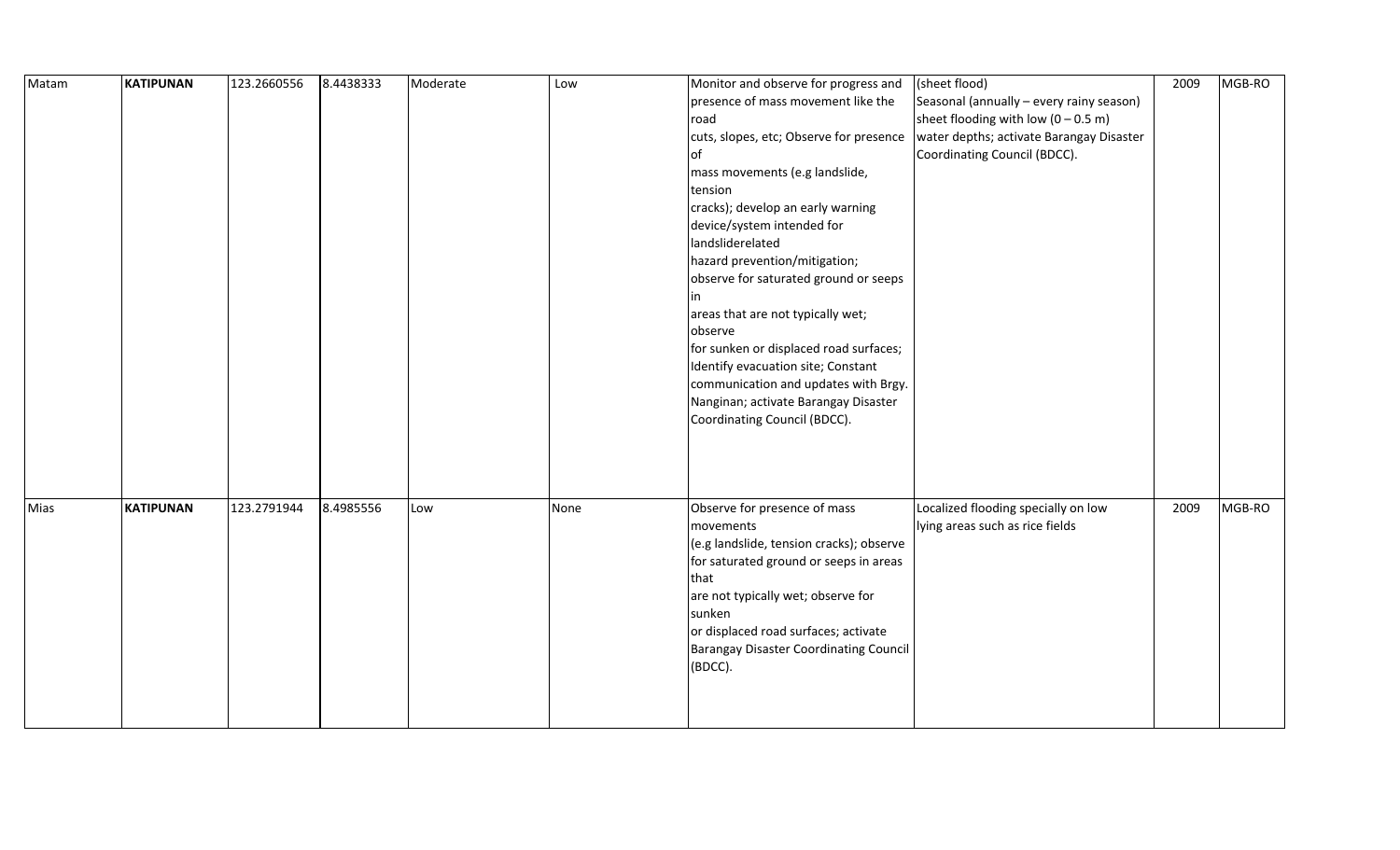| Miatan   | KATIPUNAN        | 123.2760833 | 8.4186667 | Moderate | None | Monitor and observe for progress and   | Monitor and observe lateral erosion and  | 2009 | MGB-RO |
|----------|------------------|-------------|-----------|----------|------|----------------------------------------|------------------------------------------|------|--------|
|          |                  |             |           |          |      | presence of mass movement such as      | river scouring. The foundation of the    |      |        |
|          |                  |             |           |          |      | along the road, slopes and the portion | hanging foot bridge is threatened by the |      |        |
|          |                  |             |           |          |      | lof                                    | river erosion; engineering measure       |      |        |
|          |                  |             |           |          |      | the hill where the hanging foot bridge | should be applied immediately to address |      |        |
|          |                  |             |           |          |      |                                        | the problem; activate Barangay Disaster  |      |        |
|          |                  |             |           |          |      | anchored; Observe for presence of      | Coordinating Council (BDCC).             |      |        |
|          |                  |             |           |          |      | mass                                   |                                          |      |        |
|          |                  |             |           |          |      | movement (e.g landslide, tension       |                                          |      |        |
|          |                  |             |           |          |      | cracks);                               |                                          |      |        |
|          |                  |             |           |          |      | develop an early warning               |                                          |      |        |
|          |                  |             |           |          |      | device/system                          |                                          |      |        |
|          |                  |             |           |          |      | intended for landslide-related hazard  |                                          |      |        |
|          |                  |             |           |          |      | prevention/mitigation; place landslide |                                          |      |        |
|          |                  |             |           |          |      | warning signage at the entrance of the |                                          |      |        |
|          |                  |             |           |          |      | hanging foot bridge; Constant          |                                          |      |        |
|          |                  |             |           |          |      | communication and updates with         |                                          |      |        |
|          |                  |             |           |          |      | Sanao.                                 |                                          |      |        |
|          |                  |             |           |          |      |                                        |                                          |      |        |
|          |                  |             |           |          |      |                                        |                                          |      |        |
|          |                  |             |           |          |      |                                        |                                          |      |        |
|          |                  |             |           |          |      |                                        |                                          |      |        |
| Nanginan | <b>KATIPUNAN</b> | 123.2520278 | 8.4696111 | Moderate | None | Monitor and observe for progress and   | None                                     | 2009 | MGB-RO |
|          |                  |             |           |          |      | presence of mass movement; Observe     |                                          |      |        |
|          |                  |             |           |          |      | for                                    |                                          |      |        |
|          |                  |             |           |          |      | presence of mass movement (e.g         |                                          |      |        |
|          |                  |             |           |          |      | landslide, tension cracks); develop an |                                          |      |        |
|          |                  |             |           |          |      | early warning device/system intended   |                                          |      |        |
|          |                  |             |           |          |      | for l                                  |                                          |      |        |
|          |                  |             |           |          |      | landslide-related hazard               |                                          |      |        |
|          |                  |             |           |          |      | prevention/mitigation; Identify        |                                          |      |        |
|          |                  |             |           |          |      | evacuation site; Constant              |                                          |      |        |
|          |                  |             |           |          |      | communication                          |                                          |      |        |
|          |                  |             |           |          |      | and updates with Brgy. Mias; avoid     |                                          |      |        |
|          |                  |             |           |          |      | using                                  |                                          |      |        |
|          |                  |             |           |          |      | the barangay road during heavy         |                                          |      |        |
|          |                  |             |           |          |      | rainfall.                              |                                          |      |        |
|          |                  |             |           |          |      |                                        |                                          |      |        |
|          |                  |             |           |          |      |                                        |                                          |      |        |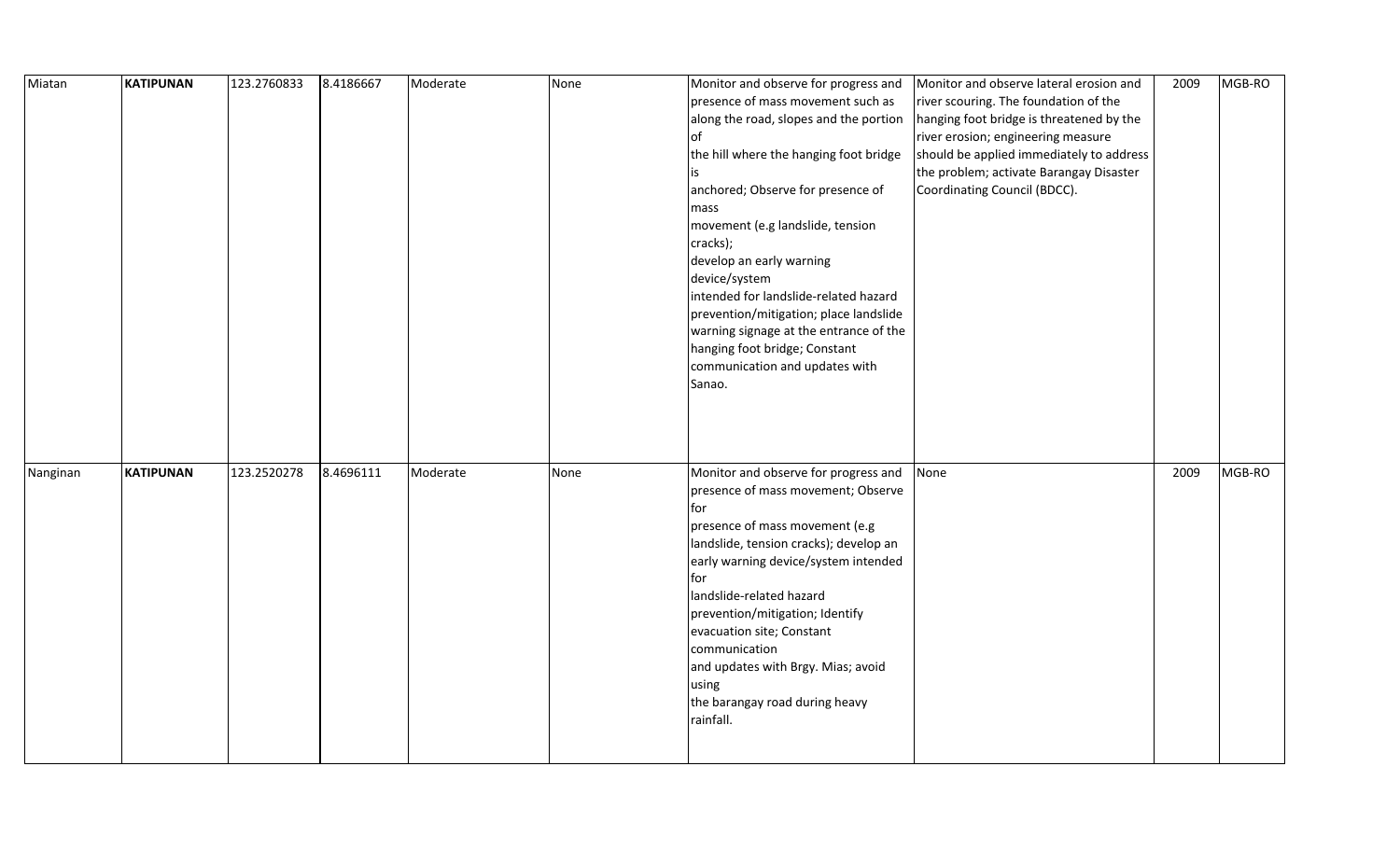| Barangay Uno<br>(Pob.)        | <b>KATIPUNAN</b> | 123.2806667 | 8.5126667 | Low | None | Observe for presence of mass<br>movement<br>(e.g landslide, tension cracks); activate<br><b>Barangay Disaster Coordinating Council</b><br>(BDCC).              | Coastal area-Storm<br>surge/coastal erosion<br>activate BDCC                                                                       | 2009 | MGB-RO |
|-------------------------------|------------------|-------------|-----------|-----|------|----------------------------------------------------------------------------------------------------------------------------------------------------------------|------------------------------------------------------------------------------------------------------------------------------------|------|--------|
| <b>Barangay Dos</b><br>(Pob.) | <b>KATIPUNAN</b> | 123.2861667 | 8.5138889 | Low | None | Observe for presence of mass<br>movement<br>(e.g landslide, tension cracks); activate activate BDCC<br><b>Barangay Disaster Coordinating Council</b><br>(BDCC) | Coastal area-Storm<br>surge/coastal erosion                                                                                        | 2009 | MGB-RO |
| San Antonio<br>(Looy)         | <b>KATIPUNAN</b> | 123.3018611 | 8.5209167 | Low | None | Observe for presence of mass<br>movement<br>(landslide, tension cracks); activate<br><b>Barangay Disaster Coordinating Council</b><br>(BDCC).                  | Coastal hazards (coastal<br>erosion/storm surge/coastal<br>flooding)<br>activate Barangay Disaster Coordinating<br>Council (BDCC). | 2009 | MGB-RO |
| Seres                         | <b>KATIPUNAN</b> | 123.3242778 | 8.4095000 | Low | None | Observe for presence of mass<br>movement<br>(e.g landslide, tension cracks); activate<br><b>Barangay Disaster Coordinating Council</b><br>(BDCC).              | Low-near the tributary of<br>Punta River                                                                                           | 2009 | MGB-RO |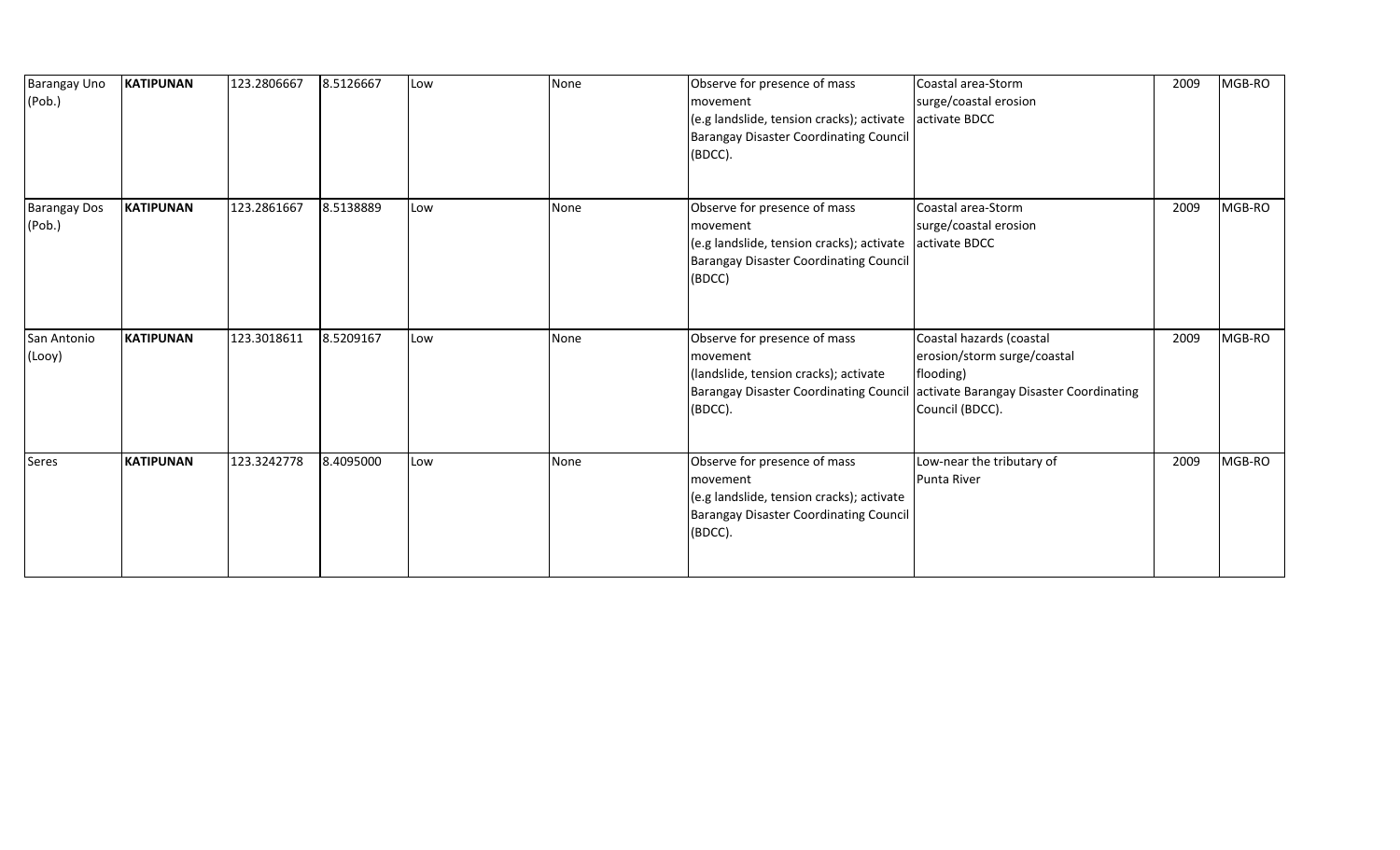| Seroan    | <b>KATIPUNAN</b> | 123.3198333 | 8.3415833 | High     | None                | Monitor and observe for progress and<br>presence of mass movement along<br>road<br>cuts; Observe for presence of mass<br>movement (e.g landslide, tension<br>cracks);<br>Observe for sunken displaced road<br>surfaces; develop an early warning<br>device/system intended for<br>landsliderelated<br>hazard prevention/mitigation;<br>identify evacuation site; activate<br><b>Barangay Disaster Coordinating Council</b><br>(BDCC). | None                                                       | 2009 | MGB-RO |
|-----------|------------------|-------------|-----------|----------|---------------------|---------------------------------------------------------------------------------------------------------------------------------------------------------------------------------------------------------------------------------------------------------------------------------------------------------------------------------------------------------------------------------------------------------------------------------------|------------------------------------------------------------|------|--------|
| Singatong | <b>KATIPUNAN</b> | 123.2907222 | 8.4596944 | Moderate | None                | Monitor and observe for progress and<br>presence of mass movement; Observe<br>for<br>presence of mass movement (e.g<br>landslide, tension cracks); Observe for<br>sunken displaced road surfaces;<br>develop<br>an early warning device/system<br>intended<br>for landslide-related hazard<br>prevention/mitigation; identify<br>evacuation site; activate Barangay<br>Disaster Coordinating Council (BDCC).                          | None                                                       | 2009 | MGB-RO |
| Sinuyak   | <b>KATIPUNAN</b> | 123.3059167 | 8.4310278 | Low      | Low-low lying areas | Observe for presence of mass<br>movement<br>(e.g landslide, tension cracks); observe<br>for saturated ground or seeps in areas<br>that<br>are not typically wet; develop an early<br>warning device/system intended for                                                                                                                                                                                                               | activate Barangay Disaster Coordinating<br>Council (BDCC). | 2009 | MGB-RO |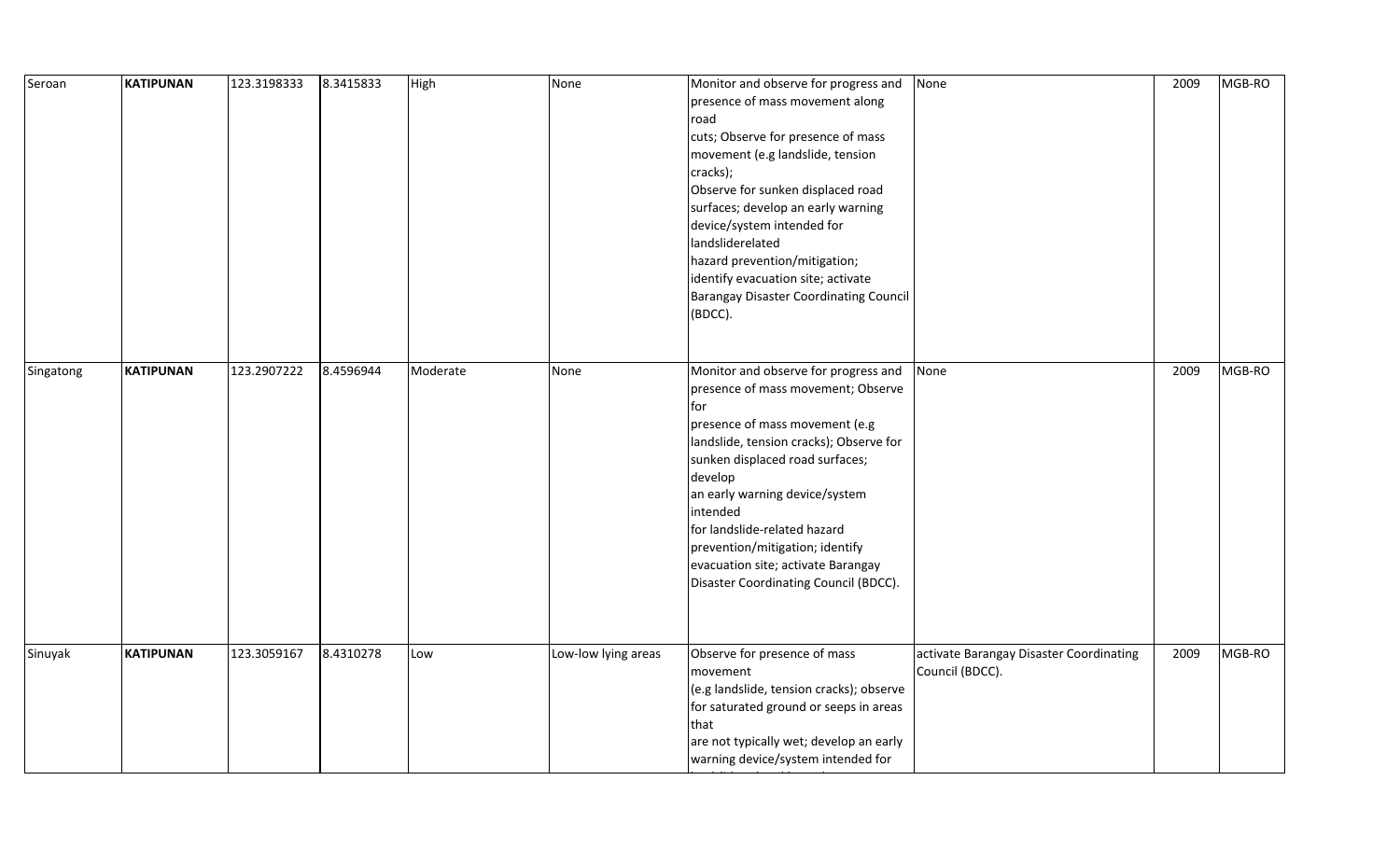| Sitog   | <b>KATIPUNAN</b> | 123.2993333 | 8.3983611 | Moderate         | None                                                                            | Observe for presence of mass<br>movements<br>(e.g landslide, tension cracks); develop<br>an early warning device/system<br>intended<br>for landslide-related hazard<br>prevention/mitigation; activate BDCC.                                                                                                                                                                            | None                                                                                                                                           | 2009 | MGB-RO |
|---------|------------------|-------------|-----------|------------------|---------------------------------------------------------------------------------|-----------------------------------------------------------------------------------------------------------------------------------------------------------------------------------------------------------------------------------------------------------------------------------------------------------------------------------------------------------------------------------------|------------------------------------------------------------------------------------------------------------------------------------------------|------|--------|
| Tuburan | <b>KATIPUNAN</b> | 123.2700278 | 8.5119722 | Low              | None                                                                            | Observe for presence of mass<br>movement<br>(landslide, tension cracks); activate<br>BDCC.                                                                                                                                                                                                                                                                                              | High-coastal hazards<br>(erosion/storm surge/coastal<br>flooding)<br>activate Barangay Disaster Coordinating<br>Council (BDCC).                | 2009 | MGB-RO |
| Carupay | <b>KATIPUNAN</b> | 123.2726510 | 8.3412160 | Moderate to high | None (brgy. proper);<br>moderate to high<br>flashflood along river<br>channels) | Monitor and observe for progress and<br>presence of mass movement along<br>road<br>cuts; Observe for presence of mass<br>movement (e.g landslide, tension<br>cracks);<br>develop an early warning<br>device/system<br>intended for landslide-related hazard<br>prevention/mitigation; Identify<br>evacuation site; activate<br><b>Barangay Disaster Coordinating Council</b><br>(BDCC). | Develop an early warning system<br>intended for flood-related hazard<br>prevention; activate Barangay Disaster<br>Coordinating Council (BDCC). | 2009 | MGB-RO |
| Loyuran | <b>KATIPUNAN</b> | 123.3071667 | 8.4511389 | Low              | High<br>(flashflood)                                                            | Observe for presence of mass<br>movements<br>(e.g landslide, tension cracks); activate<br>Barangay Disaster Coordinating Council Coordinating Council (BDCC).<br>(BDCC).                                                                                                                                                                                                                | Develop an early warning system<br>intended for sheet flood-related hazard<br>prevention; activate Barangay Disaster                           | 2009 | MGB-RO |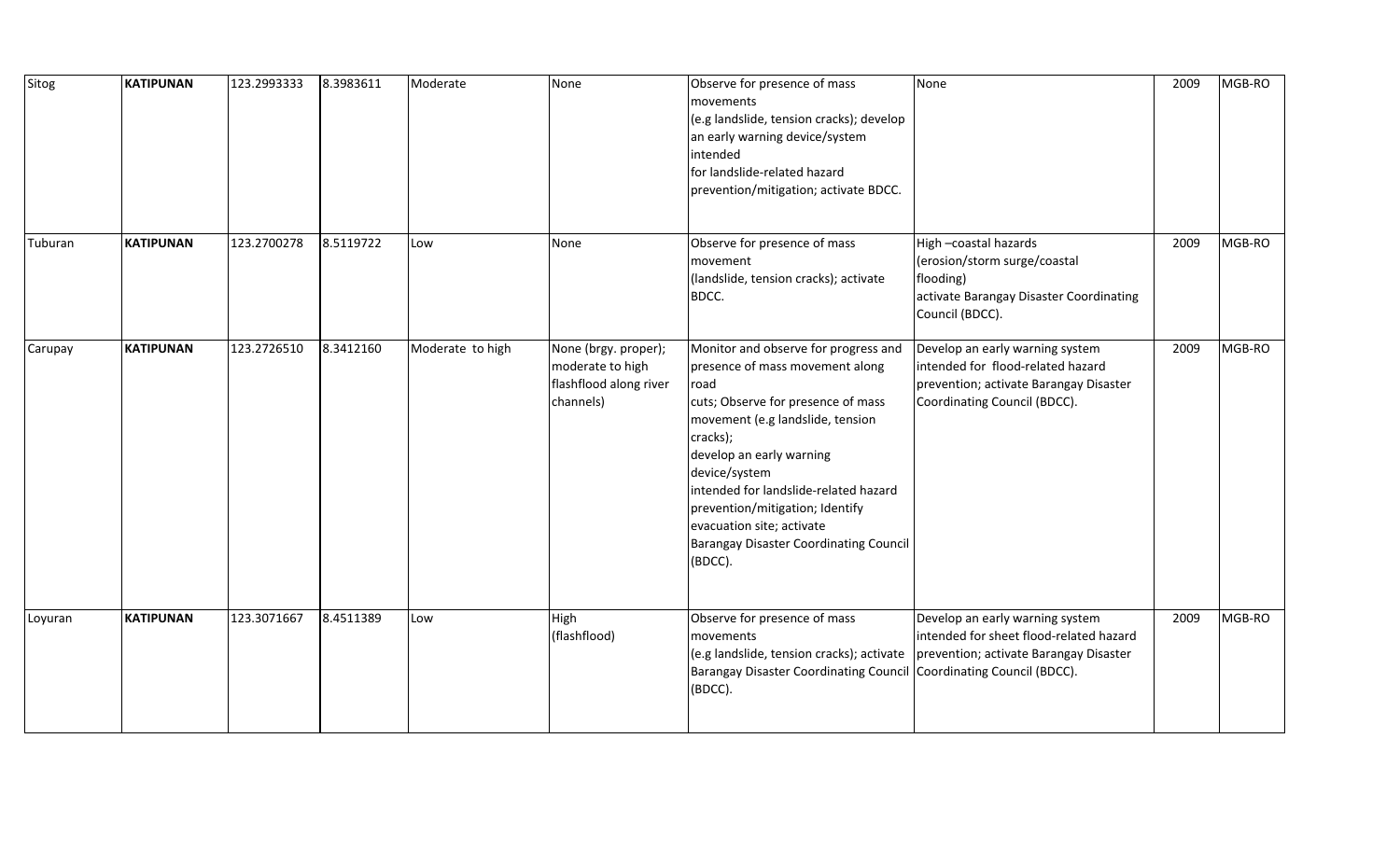| New Tambo   | <b>KATIPUNAN</b> | 123.2700556 | 8.5119722 | Low      | None               | Observe for presence of mass<br>movement<br>Barangay Disaster Coordinating Council Council (BDCC).<br>(BDCC).                                                                                                                   | coastal erosion/storm surge<br>on coastal front<br>(e.g landslide, tension cracks); activate activate Barangay Disaster Coordinating                                            | 2009 | MGB-RO |
|-------------|------------------|-------------|-----------|----------|--------------------|---------------------------------------------------------------------------------------------------------------------------------------------------------------------------------------------------------------------------------|---------------------------------------------------------------------------------------------------------------------------------------------------------------------------------|------|--------|
| Patik       | <b>KATIPUNAN</b> | 123.3064167 | 8.4178333 | Moderate | None               | Monitor and observe for progress and<br>presence of mass movement; Observe<br><b>for</b><br>presence of mass movements (e.g<br>landslide, tension cracks); activate<br><b>Barangay Disaster Coordinating Council</b><br>(BDCC). | None                                                                                                                                                                            | 2009 | MGB-RO |
| Sanao       | <b>KATIPUNAN</b> | 123.2863056 | 8.4321667 | Moderate | None               | Monitor and observe for progress and<br>presence of mass movement; Observe<br>lfor<br>presence of mass movements (e.g<br>landslide, tension cracks); activate<br><b>Barangay Disaster Coordinating Council</b><br>(BDCC).       | None                                                                                                                                                                            | 2009 | MGB-RO |
| San Vicente | <b>KATIPUNAN</b> | 123.3034167 | 8.4980556 | Low      | Low-near the creek | Observe for presence of mass<br>movement<br>(landslide, tension cracks); activate<br>BDCC.                                                                                                                                      | Seasonal (annually - every rainy season)<br>sheet flooding with low (0-0.5 m)<br>specially near the creek; activate<br><b>Barangay Disaster Coordinating Council</b><br>(BDCC). | 2009 | MGB-RO |